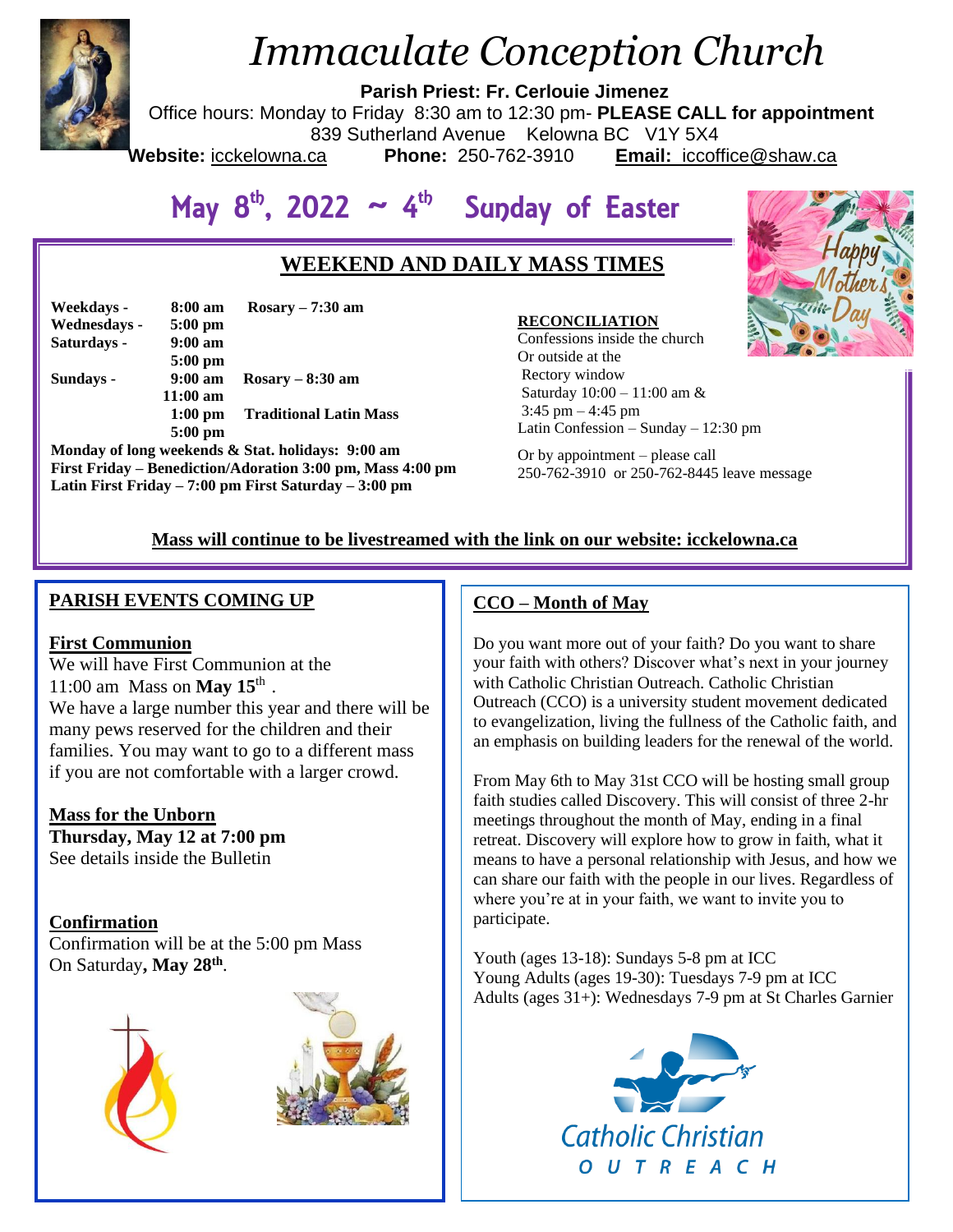| <b>Parish Office</b><br>PLEASE CALL OR EMAIL TO MAKE AN<br><b>APPOINTMENT – Monday to Thursdays</b><br><b>Parish Office: Maureen Marks</b><br>250-762-3910 ext. 0 or iccoffice@shaw.ca<br><b>Religious Ed offices:</b><br>David Ziebart david@icckelowna.ca<br>250-762-3910 ext. 3<br>Leanne Hopegood leanne@icckelowna.ca<br>250-762-3910 ext. 4                                                                                                                                                                                                                                                                                                                                                                                       | <b>FORMED- EASY SIGN UP</b><br>To sign up for this FREE parish-sponsored resource, follow these<br>three easy steps<br>1. Go to formed.org<br>2 Click on the 'sign up' icon<br>3. Where is says 'Find your Parish or Organization,' enter<br>'Immaculate Conception Kelowna'<br>4. Click on our parish name<br>5. Enter your email address and create a password<br>**We are accepting donations for the 22/23<br>subscription. Thank you for your generosity to<br>keep this program available!                 |  |
|-----------------------------------------------------------------------------------------------------------------------------------------------------------------------------------------------------------------------------------------------------------------------------------------------------------------------------------------------------------------------------------------------------------------------------------------------------------------------------------------------------------------------------------------------------------------------------------------------------------------------------------------------------------------------------------------------------------------------------------------|------------------------------------------------------------------------------------------------------------------------------------------------------------------------------------------------------------------------------------------------------------------------------------------------------------------------------------------------------------------------------------------------------------------------------------------------------------------------------------------------------------------|--|
| <b>Greetings fellow Parishioners! Evangelical Gardens</b><br>If any of you would like to have some of your favorite sun-<br>loving annuals in the gardens, feel free to drop them off and I<br>will plant them for you. Some suggestions, marigolds, trailing<br>plants for pots, Lobelia, petunias, portulaca<br>I am also looking for anyone who attends Mass or other (the<br>chapel) regularly during the week or weekend and wouldn't<br>mind watering a potted plant or two, that would be greatly<br>appreciated! Please feel free to pull a few weeds too!! I will have<br>the watering cans available and filled in advance for you. Let me<br>or the office know. God bless you and thank you in advance!<br>Mary Jane Martin | ST JOSEPH SCHOOL ENROLLMENT<br>St. Joseph Catholic School is now accepting applications for<br>September 2022 enrollment. St. Joseph provides a supportive,<br>caring, and safe environment for students in Kindergarten<br>through Grade 7.<br>With over 80 years of academic excellence and the best<br>Kindergarten program in Kelowna we invite your family to join<br>our family!<br>For more information, visit our website at stjosephkelowna.ca,<br>email us at sikoffice@cisnd.ca or call 250-763-3371. |  |

#### **REMEMBER TO PRAY FOR THE ILL:**

Heidi Hurson, Dorota Nowak, Chinee Fajardo,Rosemarie Rosser, Luisito and Crispin Clemente, Nancy Brisson. Paul Meyer, Ginoefa Diakow, Rick Lock, Cathie Lock, Mertis Filiatrault, Sister Barbara, Candace Gilmore-Stephensen, Anne Engel, Aisley Ducharme, Tony Lunelli, Catherine Fortunat, Michael M, Trudy Szulkies, Cherie Lynn Walsh, Suzanne Crowe, Alicia L, Rosa Maria Santos, Arthur Cobham, Marcus Cresswell, Ray Pauluk, Aggie Turner, Desjardines families, Rachel Donegan, & Ernie Poitras.

\*\*If you have a loved one **that** you would like on the prayer list or if you know of someone who no longer needs to be on the list please contact Maureen at the Parish office – 762-3910 ext. 0, or email at iccoffice@shaw.ca

#### **MASS INTENTIONS Repose – R. Intention – I.**

| 9:00 am <b>R</b> . Marcus Novel<br>Sat. May 7<br>5:00 pm I. Novakowski family                                                                                                                                                                                                     | Sat. May 14 9:00 am I. Maggie Fuergutz<br>5:00 pm I. AnnMaria & Matthew Bernacki                                                                                                                                                                                                          |
|-----------------------------------------------------------------------------------------------------------------------------------------------------------------------------------------------------------------------------------------------------------------------------------|-------------------------------------------------------------------------------------------------------------------------------------------------------------------------------------------------------------------------------------------------------------------------------------------|
| 9:00 am Intentions of Parishioners<br>May 8<br>Sun<br>$11:00 \text{ am}$<br>Intentions of Parishioners<br>5:00 pm <b>I.</b> Astrid Serka                                                                                                                                          | Sunday May 15 9:00 am Intentions of Parishioners<br>11:00 am Intentions of Parishioners<br><b>R.</b> Henryk Wladystawa<br>$5:00$ pm                                                                                                                                                       |
| Mon. May 9 8:00 am <b>I.</b> Xavier Plaxton<br>Tues. May 10 8:00 am <b>I.</b> Wayland Beauman<br>Wed. May 11 8:00 am I. Dorota Nowak<br>5:00 pm <b>R.</b> Hans & Hildegard Novelletto<br>Thurs. May 12 $8:00$ am <b>R</b> . Kylie Conklin<br>Fri. May 13 8:00 am I. Leonila Pasco | Mon. May 16 8:00 am <b>I.</b> Gabriele Geismayr<br>Tues. May 17 8:00 am <b>I.</b> Bernadette Kulaga<br>Wed. May 18 8:00 am I. Heidi Hurson<br>5:00 pm <b>I.</b> Maureen Marks & family<br>Thurs. May 19 8:00 am I. Jolana Dusik<br>May 20 8:00 am I. St. Vincent de Paul families<br>Fri. |

**Give to Ukraine** – We have a list of items (on the tables in the entrance of the church) that are needed by our brothers and sisters in the Ukraine and bins in the entrance of the church you may leave the items. You may also give to Our Lady of Dormition, Ukrainian Catholic Church on Coronation Ave and Gordon - **250-860-7295**. Please contact the church for times you can drop off items to support those suffering from the war in the Ukraine. Continue to pray for peace in the world.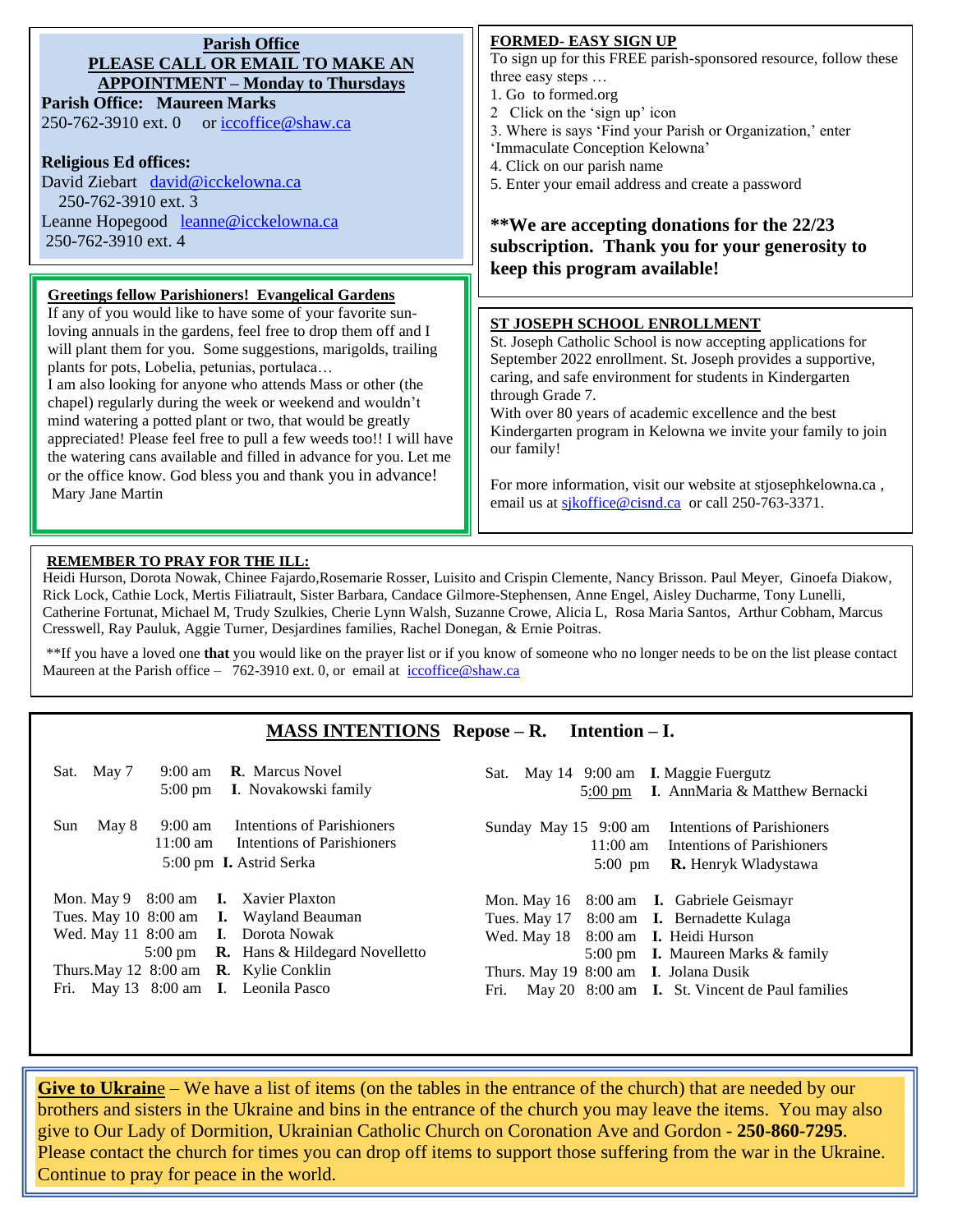### **SPECIAL MASS FOR THE UNBORN**

Immaculate Conception Church will host the Annual Mass for the Unborn on **Thursday May 12,** with Bishop Gregory as main celebrant. All local priests and parishioners from everywhere are invited. Mass will be at 7:00 pm, followed with coffee and goodies in the hall.

A video with Abby Johnson (Unplanned fame) will be presented.

Resource tables from Pregnancy Care Centre, Rachel's Vineyard, and Kelowna Right to Life will be available.

Please join us to pray for and support the sanctity of all human life, and discover what you can do to support LIFE.

## **A DONATION TABLE FOR AID FOR UKRAINE**

There will be an opportunity to drop off items for Ukraine at the Annual Mass for the Unborn on Thurs. May 12. We continue the urgent appeal for FIRST AID items including First Aid Kits, gauze, bandages, tensors, burn cream, Lidocaine cream, Polysporin, Tylenol, Advil, surgical gloves, masks, ice & heat packs, multi-vitamins, Vit C, knee pads, sleeping bags, flashlights & batteries, diapers, wipes, powdered baby formula, food & pablum. Tables will be available in ICC church entrance & the hall at the reception following the mass. Thank you for your compassion & care during this time of crisis. God bless.

## **CWL**

There are immediate openings for the new CWL executive. Without you, we cannot continue to grow. Positions need to be filled, to continue to be an important part of Catholic women in the Church. There is a place for you. You are essential to bring us to a full team.

**The meeting for May 10th is cancelled.** 

**Please call Carolyn - 250-300-5108 for information.**

**St. Joseph Catholic School** is now accepting applications for September 2022 enrollment. St. Joseph provides a supportive, caring, and safe environment for students in Kindergarten through Grade 7. We are also proud to offer our amazing Outdoor Academy program in collaboration with the Clubhouse Farm. Students experience season-specific programming that connects them to the land and gives them the opportunity to see how things change, grow, and evolve. This spring our theme is Local Sustainable Agriculture.

With over 80 years of academic excellence and the best Kindergarten program in Kelowna we invite your family to join our family!

**For more information, visit our website at stjosephkelowna.ca, email us at sjkoffice@cisnd.ca or call 250-763-3371.**

## *St. Vincent de Paul*

ST. VINCENT DE PAUL members were nominated for the 2021 city of Kelowna Civic awards as Volunteer Organization.

Our members strive to ensure our neighbors receive food, rent and other needs to be safe and healthy. Thank you for all your support with our ongoing endeavors



To give financially – e-transfer at  $\frac{icc \, \text{ssvp}\omega\text{gmail.com}}{c}$ , or through our National website: ssvp.ca click Donate and choose Immaculate Conception Church. Or drop in collection at ICC.

**BAPTISM Please contact the PARISH OFFICE FIRST when enquiring about your child's baptism.** 

 Parents and Godparents **must be** practicing Catholics and **registered parishioners** here at Immaculate Conception. **Please call or email the office at least 6 weeks prior to your requested date to ensure time for your preparation.** 250-762-3910 – Parish Office Or email  $iccoffice@shaw.ca$ 

## **LEGION OF MARY: Pray, Consecrate, Serve**

Next meeting is Tuesday May 17th at 1 pm in the **Gold Room** in the parish hall. Newcomers are most welcome. For more information phone Annie at 250-762-5072 or Colleen 250-868-8071.

## **ROSARY FOR WORLD PEACE**

ICC will continue the ROSARY FOR WORLD PEACE on Wednesdays, following the 5 pm mass. We are registered among 4,849 parishes throughout the world praying every Wed at 6 pm local time. Scan the link below for inspiration in this global appeal

to Our Blessed Mother Mary. Everyone urged to join us <https://public-rosary.org/>